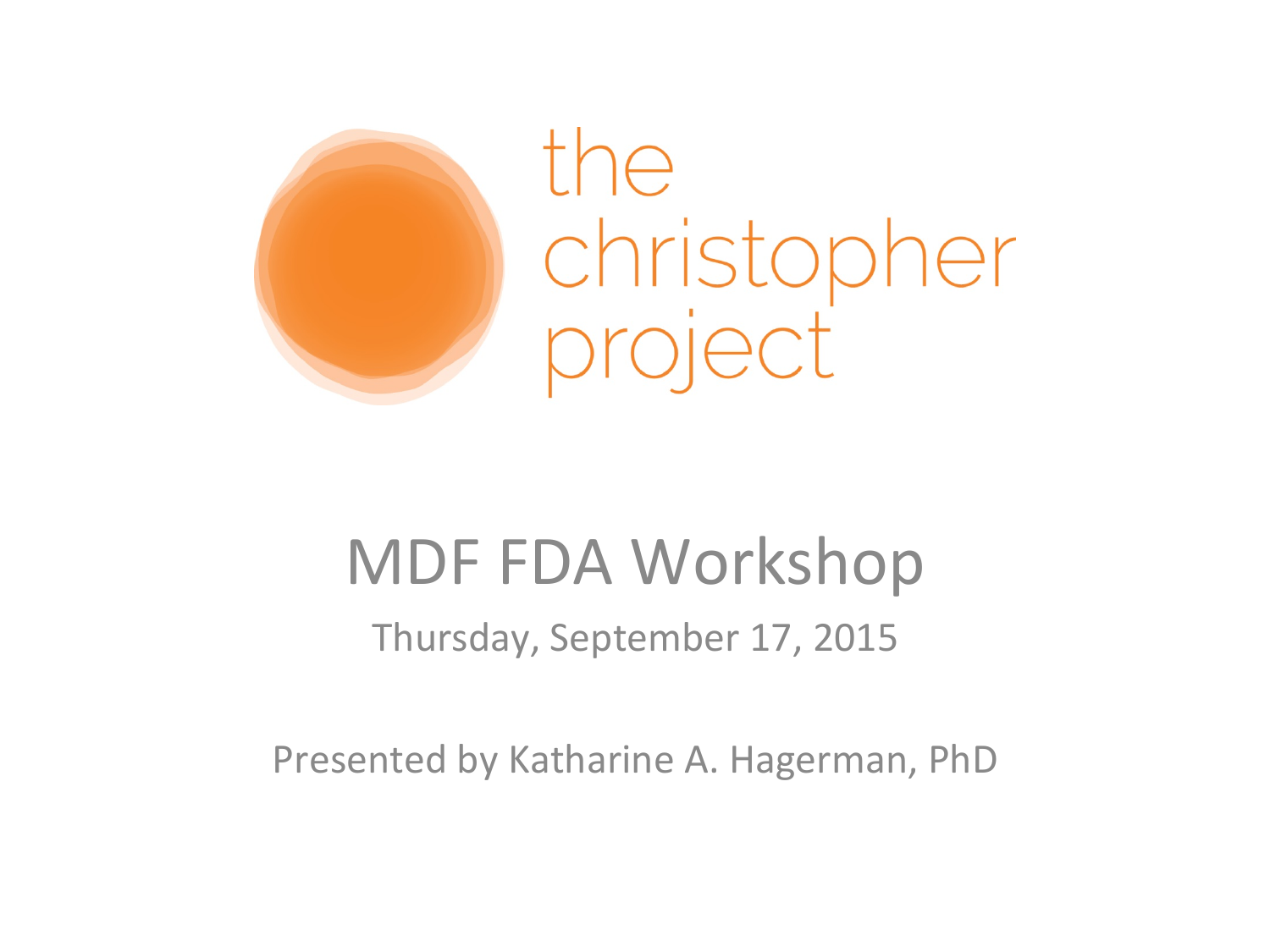### The Christopher Project

A comprehensive survey of patients and families about their experience in living with myotonic dystrophy.

Aims: 

- Examine disease complexity
- Understand unmet needs
- Identify what matters most
- Improve health outcomes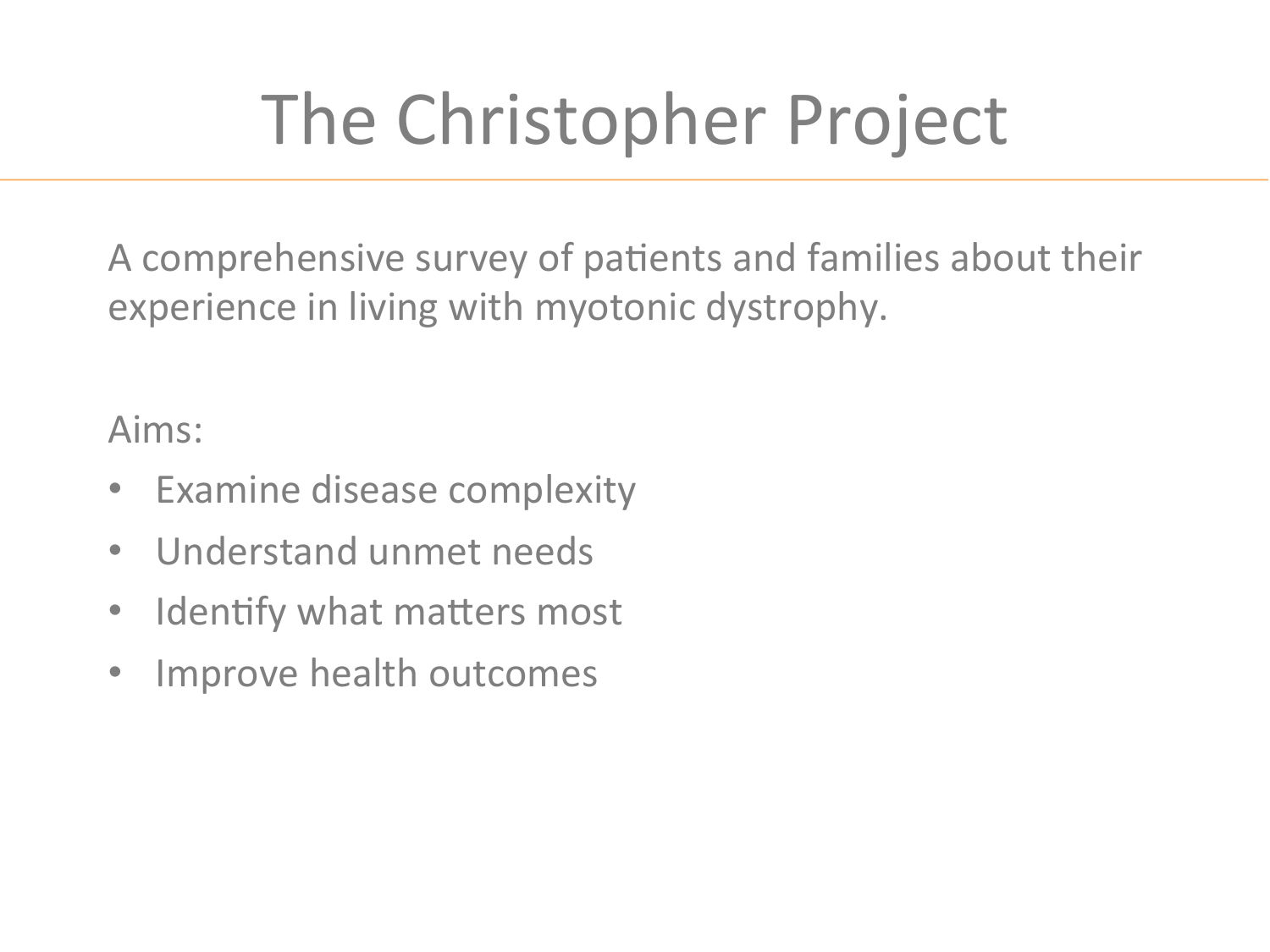### The Christopher Project

Collaboration across North America:

- Patients and families
- National advocacy organizations
- Health care providers and disease experts

Partners:



**EX** Muscular **Dystrophy Canada** 







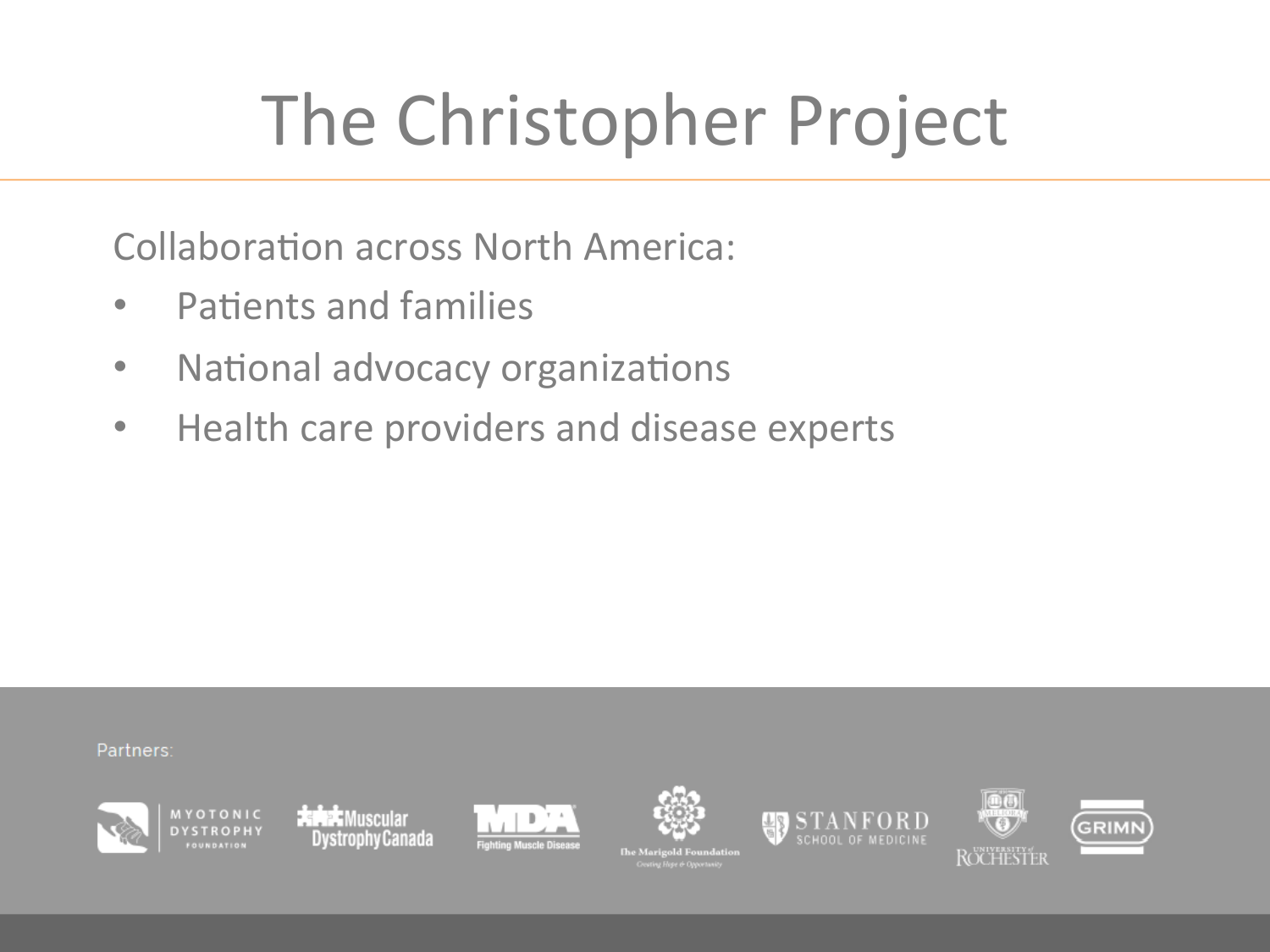### The Christopher Project

**Survey Distribution** 

- 3,967 surveys mailed out
- $1,433$  received =  $36\%$  response rate

Over 100 questions on:

- **Demographics**
- Current Health
- Diagnostic Experience
- Information and Resources Insurance
- **Physical Symptoms**
- Health Care Experience
- Managing Daily Life
- 

Administered under human subjects ethics approval in U.S.A. and Canada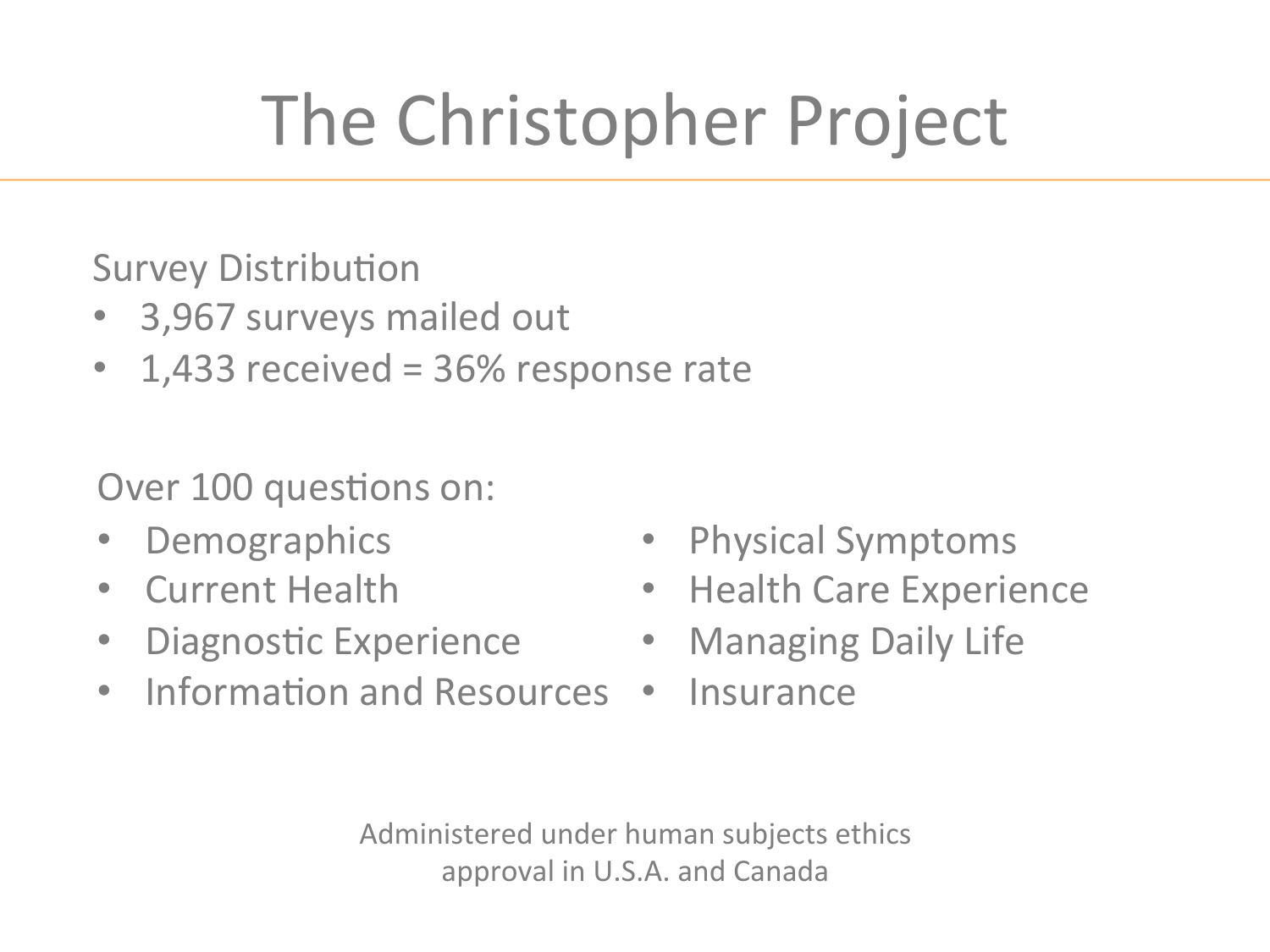#### Christopher Project Respondents

Survey Question: What type of myotonic dystrophy do you have?

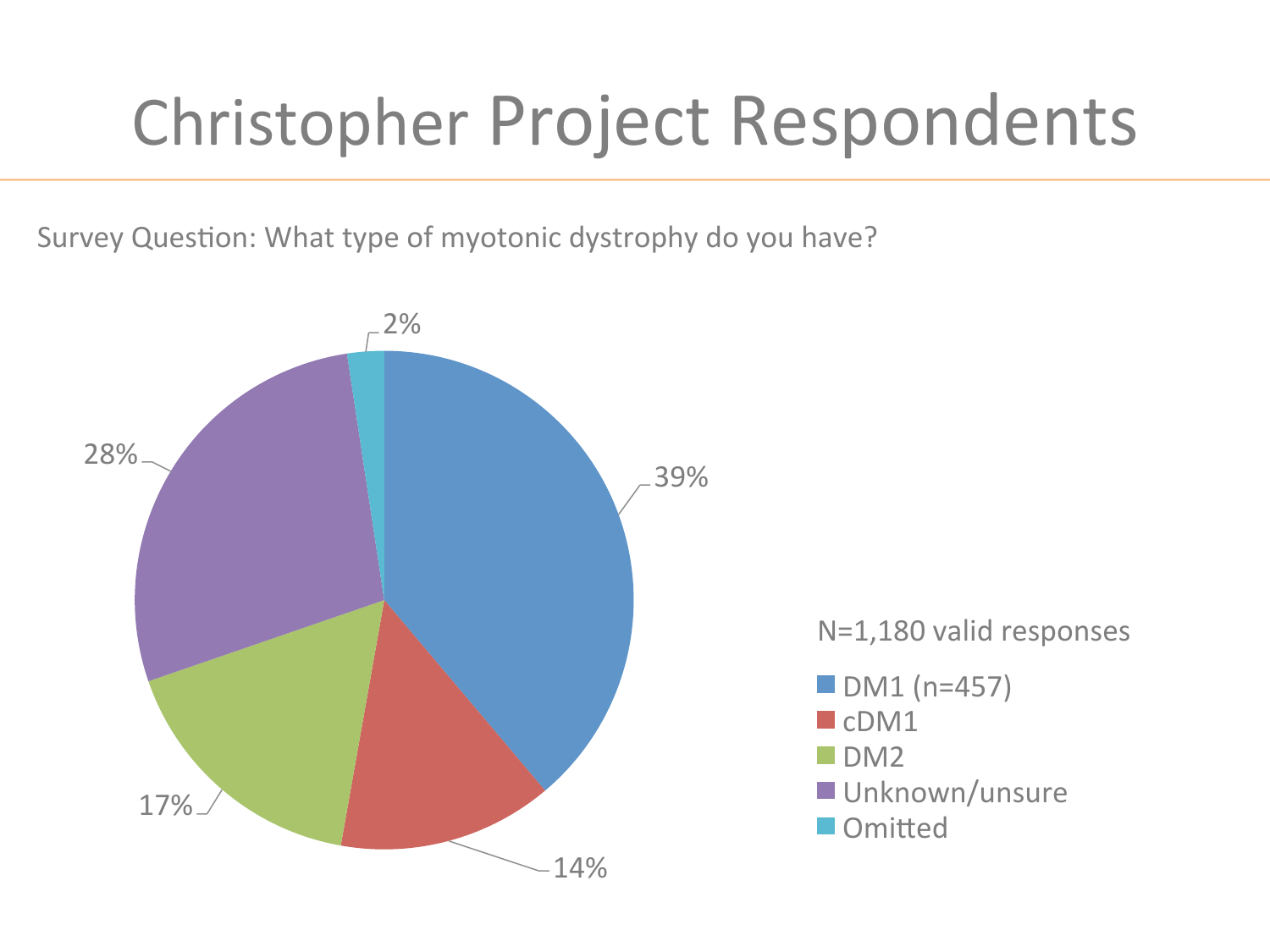#### Data Presented Today

457 respondents living with DM1:

- 78% report confirmed genetic diagnosis
- does not include congenital DM1

Topics: 

- Demographic profile
- Symptom prevalence and impact
- Employment picture
- Understanding complexity
- Comparison with PRISM study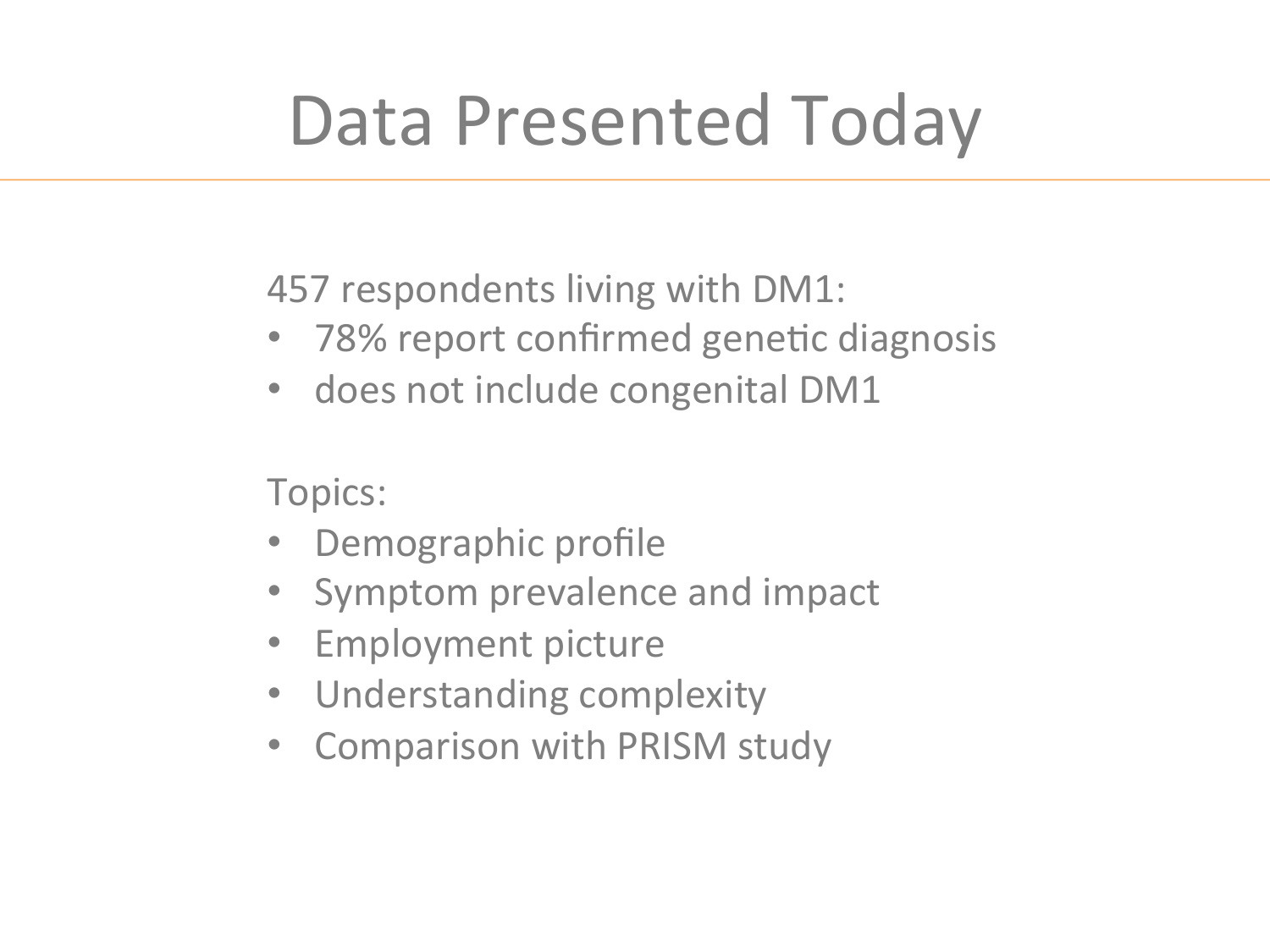#### Demographic Profile

Christopher Project represents a diverse gender, age and geographic sample of myotonic dystrophy patients.

| <b>Characteristic</b>      | <b>Value</b>    |
|----------------------------|-----------------|
| # respondents              | 457             |
| Male                       | 39%             |
| Female                     | 61%             |
| Mean age $\pm$ SD          | $45.0 \pm 16.0$ |
| Mean age of onset $\pm$ SD | $27.2 \pm 14.9$ |
|                            |                 |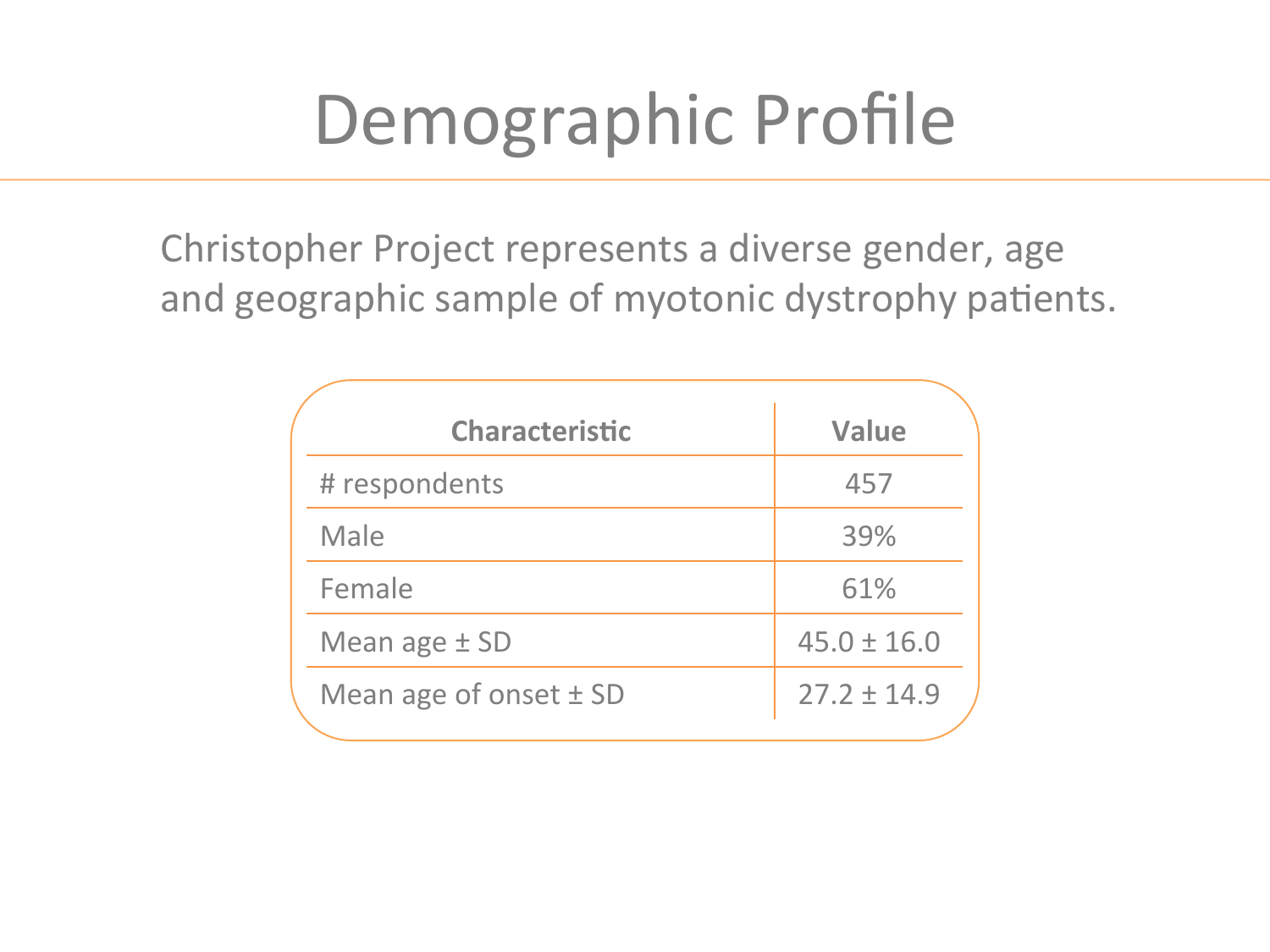#### Symptom Prevalence

Percentage of DM1 respondents who report that they experience the specific symptom:

| Rank           | Symptom            | Christopher<br>Project | <b>PRISM</b><br>Comparison* |
|----------------|--------------------|------------------------|-----------------------------|
| 1              | Muscle weakness    | 96%                    | $94%$ <sup>a</sup>          |
| $\overline{2}$ | Daytime sleepiness | 94%                    | 88%b                        |
| 3              | Fatigue            | 93%                    | 91%c                        |
| $\overline{4}$ | Myotonia           | 88%                    | $90\%$ <sup>d</sup>         |

\*Corresponding PRISM Item: 

a: Problems with hands or arms

b: Impaired sleep or daytime sleepiness

c: Fatigue

d: Myotonia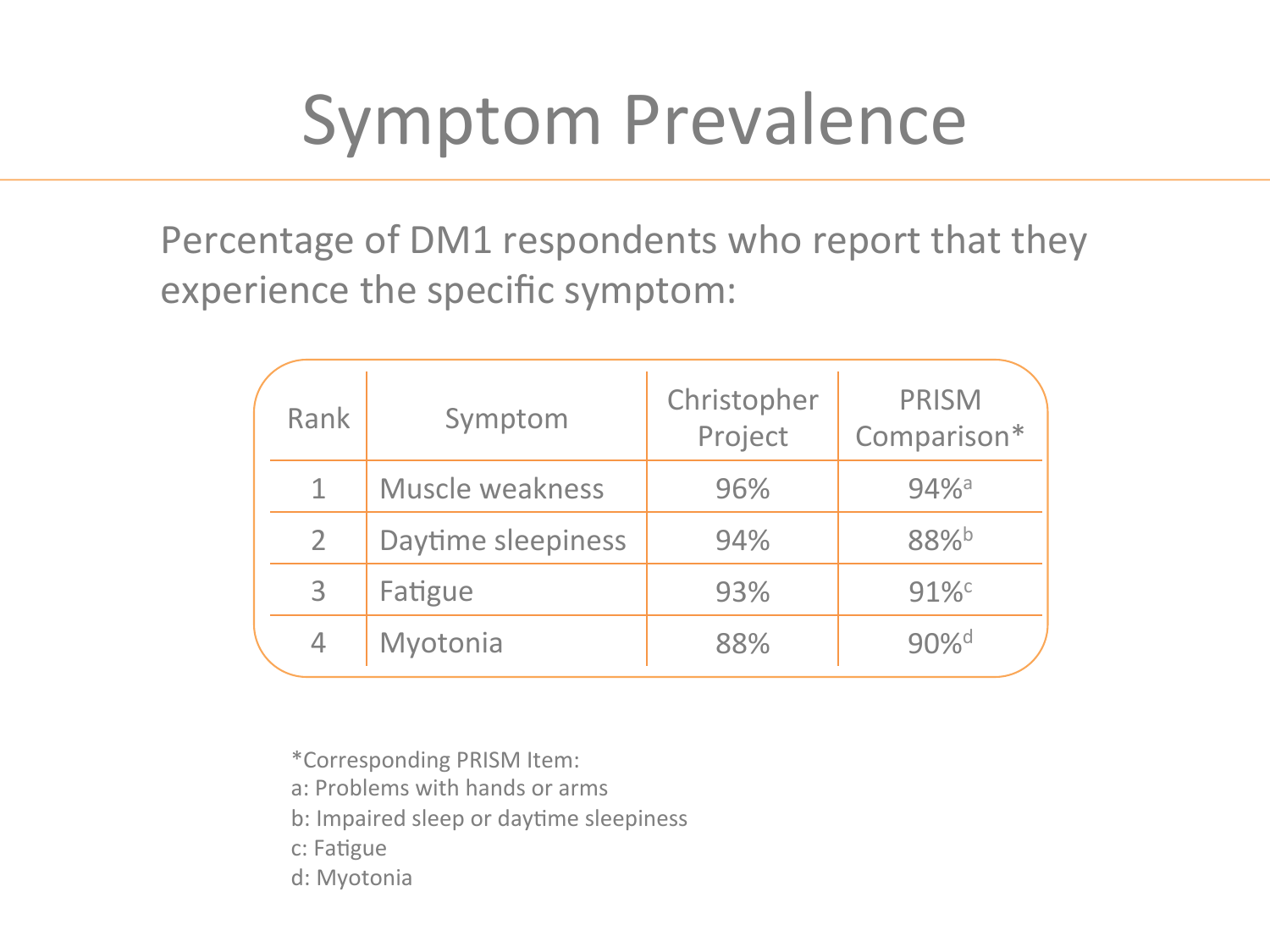#### Top 4 Symptoms by Relative Impact

| Rank           | Symptom            | Symptom<br>Score $( / 3)$ |  |
|----------------|--------------------|---------------------------|--|
|                | Muscle weakness    | 2.16                      |  |
| $\overline{2}$ | Fatigue            | 2.14                      |  |
| $\overline{3}$ | Daytime sleepiness | 2.08                      |  |
|                | Myotonia           | 1.68                      |  |

Christopher Project Symptom Rating Scale:

- 0: Have Symptom with NO Impact
- 1: Have Symptom with MINOR Impact
- 2: Have Symptom with MODERATE Impact
- 3: Have Symptom with MAJOR Impact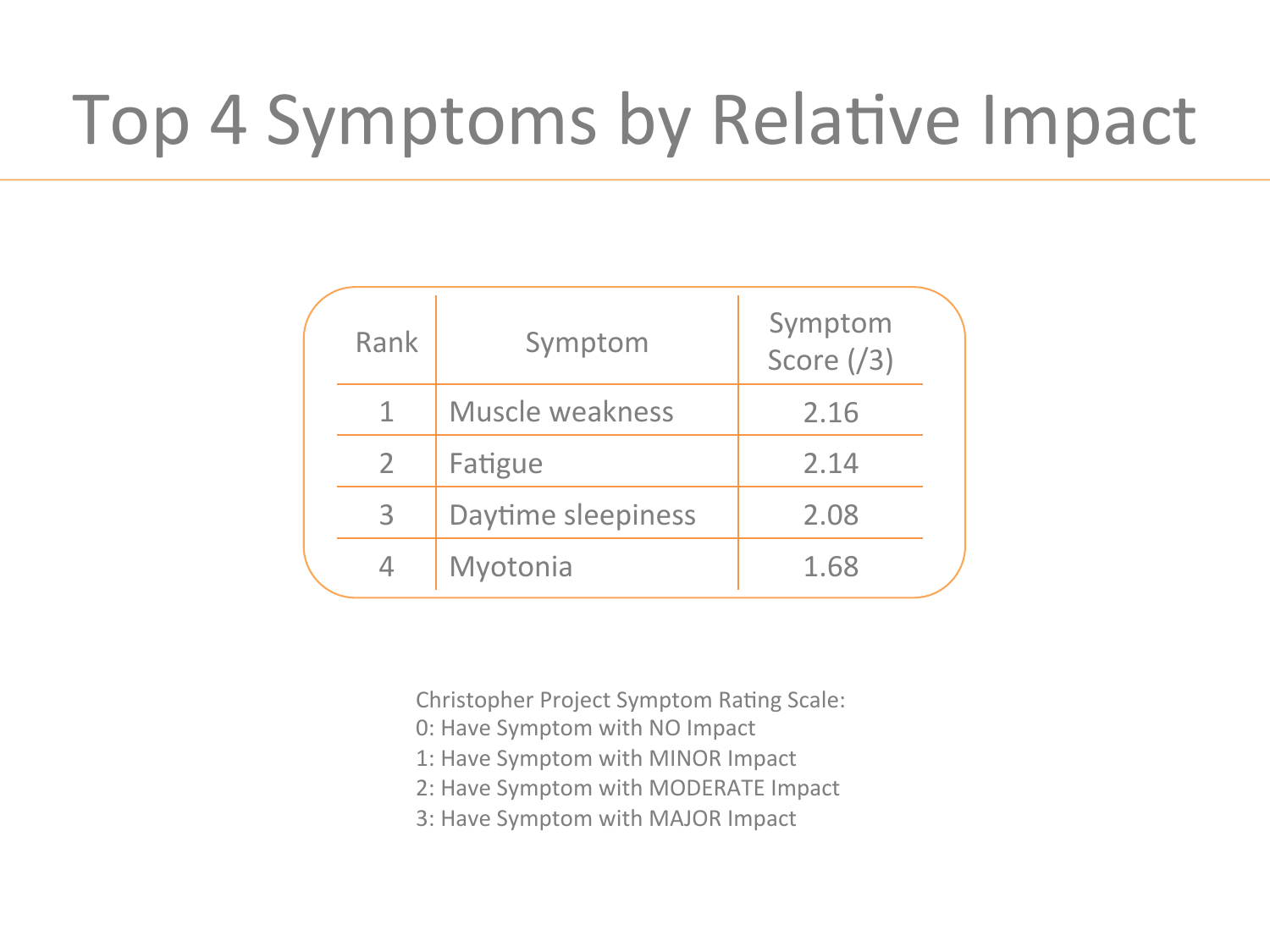#### Employment Picture

Major challenges in obtaining and retaining employment\*

| DM1 respondents 21 through 65 years | $n = 390$ |
|-------------------------------------|-----------|
| Report being employed full-time     | 17.4%     |
| Report being employed part-time     | 13.1%     |

Report being "Unable to work due to DM" 46.2%

\*U.S. Department of Labor; Bureau of Labor Statistics http://data.bls.gov/timeseries/LNS14000000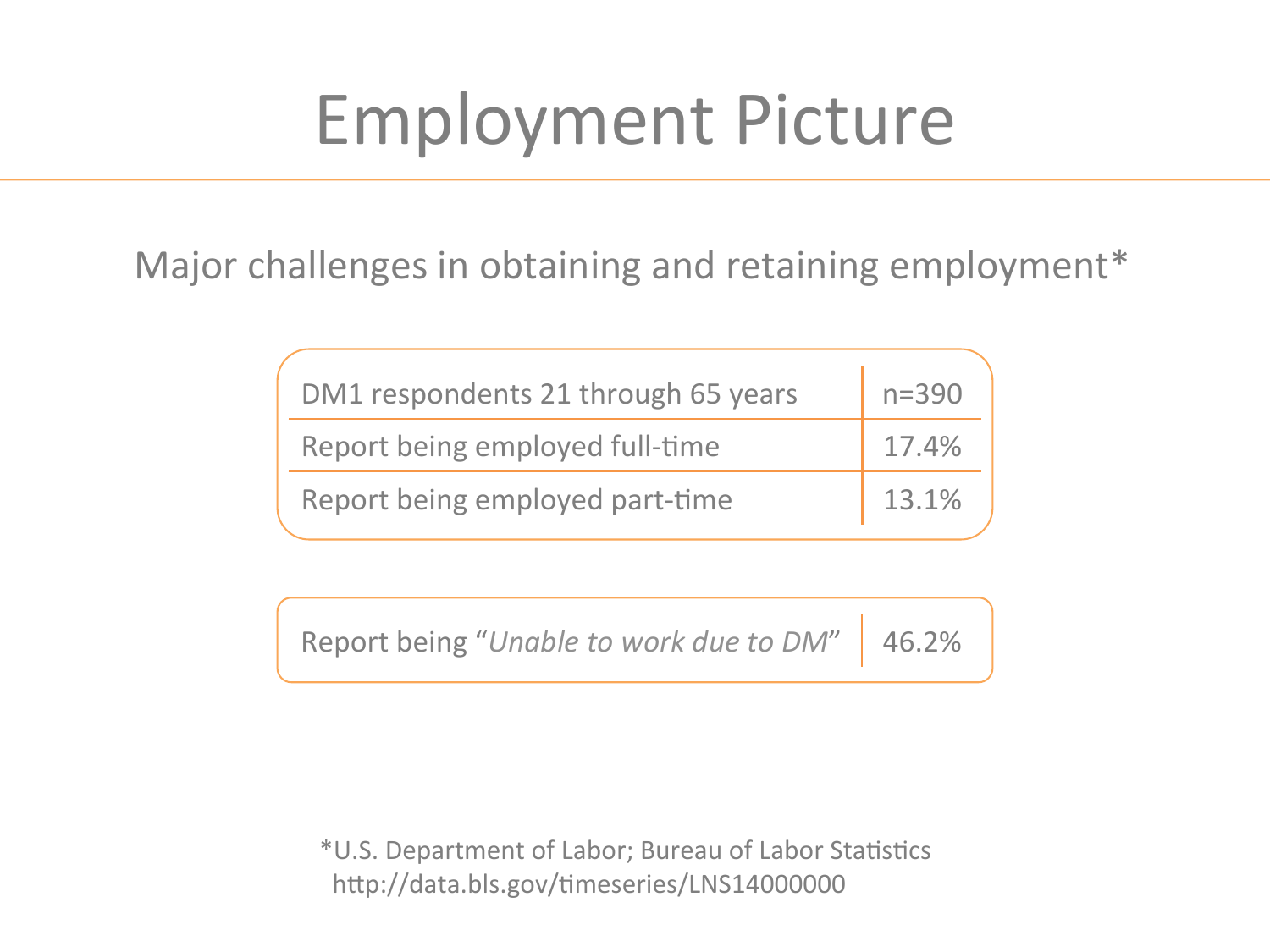# Understanding Complexity

- Christopher Project data captures the variability, heterogeneity and severity of this complex disease
- Enables examination of differences, similarities and relationships among subgroups; examples:
	- Prevalence of muscle weakness, fatigue and myotonia vary significantly based on *current age*
	- Prevalence of daytime sleepiness is significantly higher for *age of onset* between 21-30 years of age
	- Impact of muscle weakness increases with *age* until 61+, when impact lessens
- Provides basis and insight for further research and therapeutic development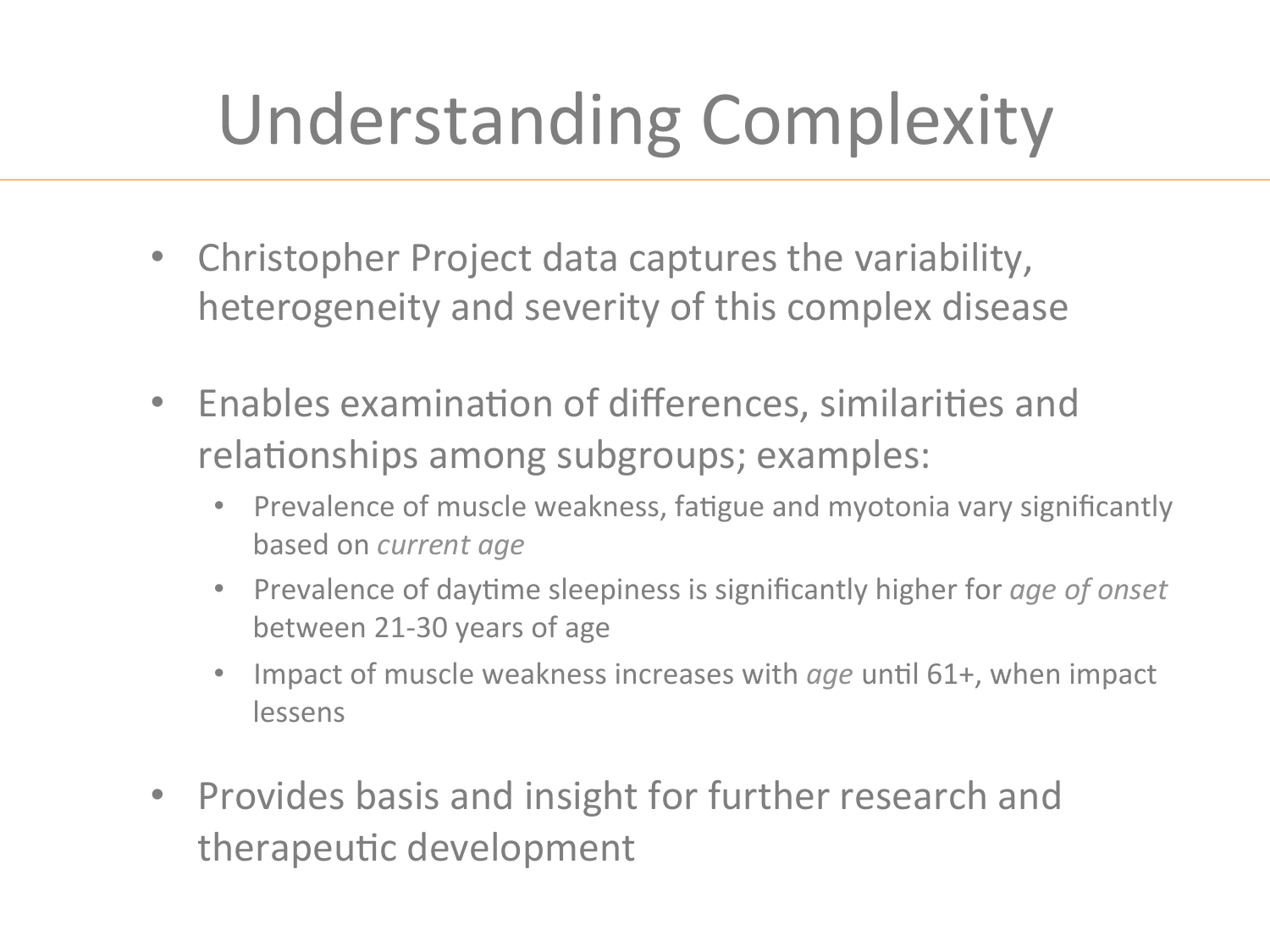# Christopher Project & PRISM

- Both studies capture and illuminate the experience of myotonic dystrophy patients and families
- Results between studies are highly comparable
- Christopher Project confirms and reinforces PRISM findings regarding symptom prevalence and relative impact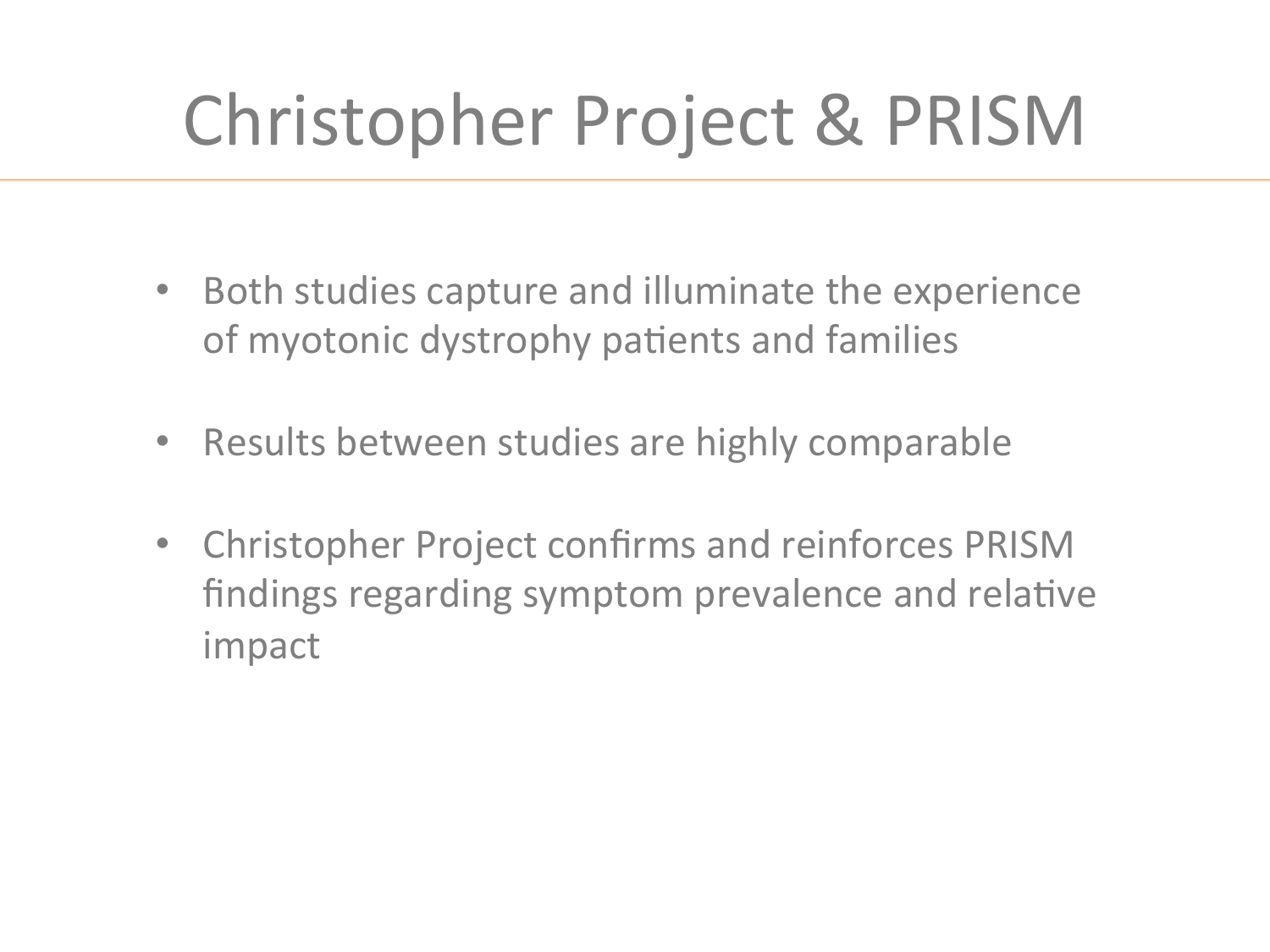#### Summary

- Christopher Project highlights the value of patient reported outcomes while capturing extensive data on the patient and family experience
	- Heavy symptom burden: muscle weakness and sleep/fatigue issues are critical
	- Sufficiently powered to yield critical insight into complex disease presentation (heterogeneity, variability and progression)
	- Insight into numerous aspects of daily life
	- Confirms and reinforces other patient-reported findings

Overall study findings will be submitted for peer-reviewed publication in Q4 2015

Christopher Project data will be available to qualified parties upon request